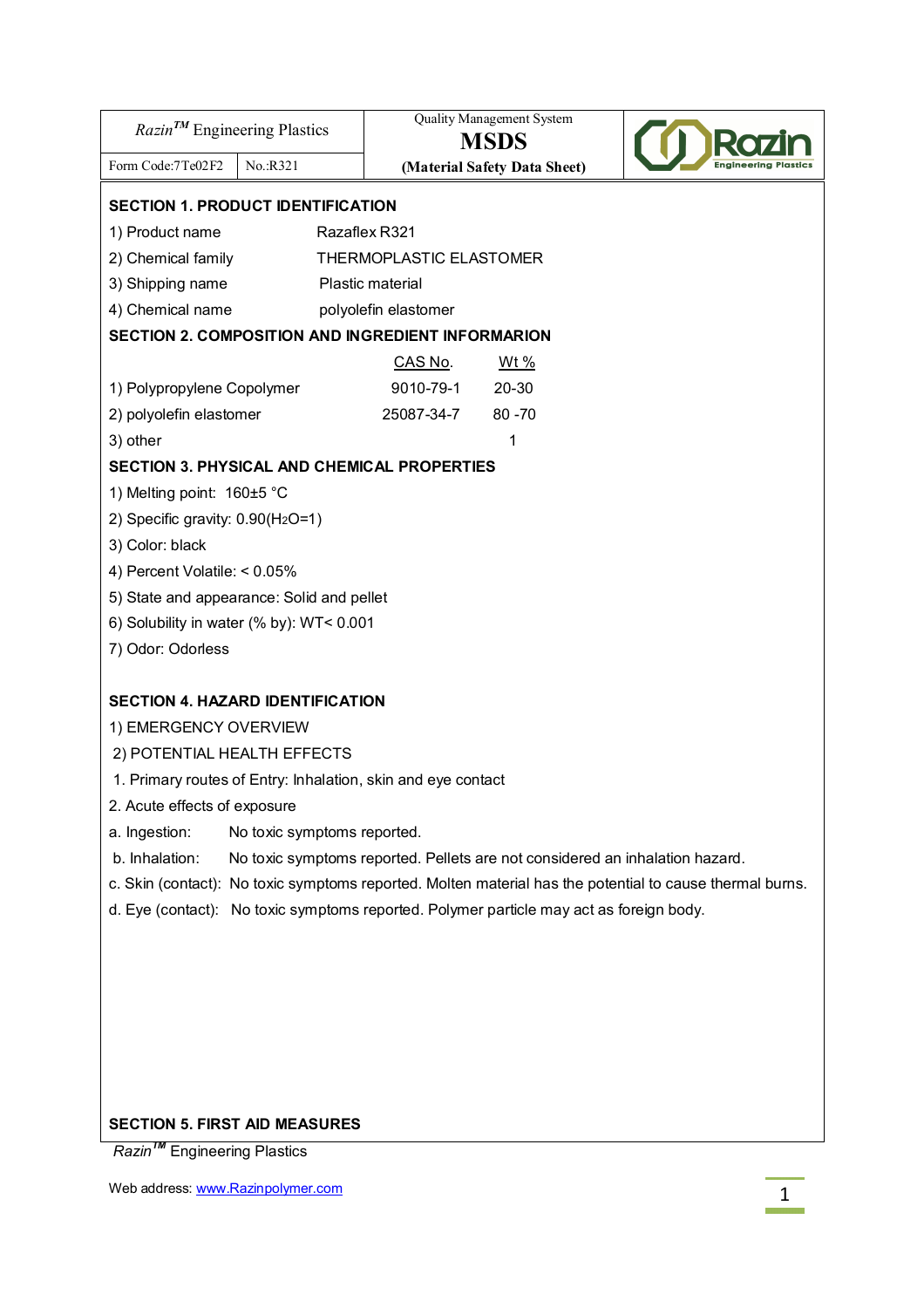| $Razin^{TM}$ Engineering Plastics |          | Quality Management System<br><b>MSDS</b> | <b>Rozin</b>                |
|-----------------------------------|----------|------------------------------------------|-----------------------------|
| Form Code:7Te02F2                 | No.:R321 | (Material Safety Data Sheet)             | <b>Engineering Plastics</b> |

1) Ingestion: If significant quantity has been swallowed, give glass of water and induce vomiting. Seek medical attention.

2) Inhalation: Remove to fresh air. Seek medical attention if symptoms persist.

- 3) Skin (contact): If molten polymer contacts skin. Cool rapidly with cold water. Seek medical attention.
- 4) Eye (contact): Flush with plenty of water. Seek medical attention if symptoms persist.

## **SECTION 6. FIRE FIGHTING MEASURES**

- 1) Flash point (method used): No data available
- 2) Flammable limits in air % by volume: No data available
- 3) Extinguishing media: Dry chemical, CO2, foam or water spray
- 4) Special fire-fighting procedures: Water and/ or dry chemical should not be used on Machinery. Self-

contained breathing apparatus and personal protective equipment may be needed for large fires.

5) Unusual fire and explosion hazards: None known

## **SECTION 7. ACCIDENTAL RELEASE MEASURES**

1) Land Spill: Pellets are slippery. Scoop up material and put into suitable container for disposal as a non hazardous waste.

2) Water Spill: This material will sink and is non-hazardous in water.

3) Accidental or Unplanned Releases: Clean area with vacuum or put into suitable container for disposal as a non hazardous waste.

## **SECTION 8. HANDLING AND STORAGE**

1) Handling: Wear long sleeves and gloves. Keep bags always closed and avoid pellets/bags from getting wet.

2) Storage: Keep bags in a well-ventilated place. Keep bags always closed and avoid pellets/bags from getting wet.

### **SECTION 9. EXPOSURE CONTROLS AND PERSONAL PROTECTION**

1) EXPOSURE CONTROLS

### 2) PERSONAL PROTECTION

a. Ventilation Local exhaust mechanical: Recommended when appropriate to control employee exposure may not be adequate as the sole means to control employee exposure.

b. Respiratory protection: Approved respirators recommended when handling hot material.

- c. Protective gloves: Recommend during melt processing.
- d. Eye protection: Safety glasses recommended.

### **SECTION 10. STABILITY AND REACTIVITY**

1) Stability : Chemically stable

*RazinTM* Engineering Plastics